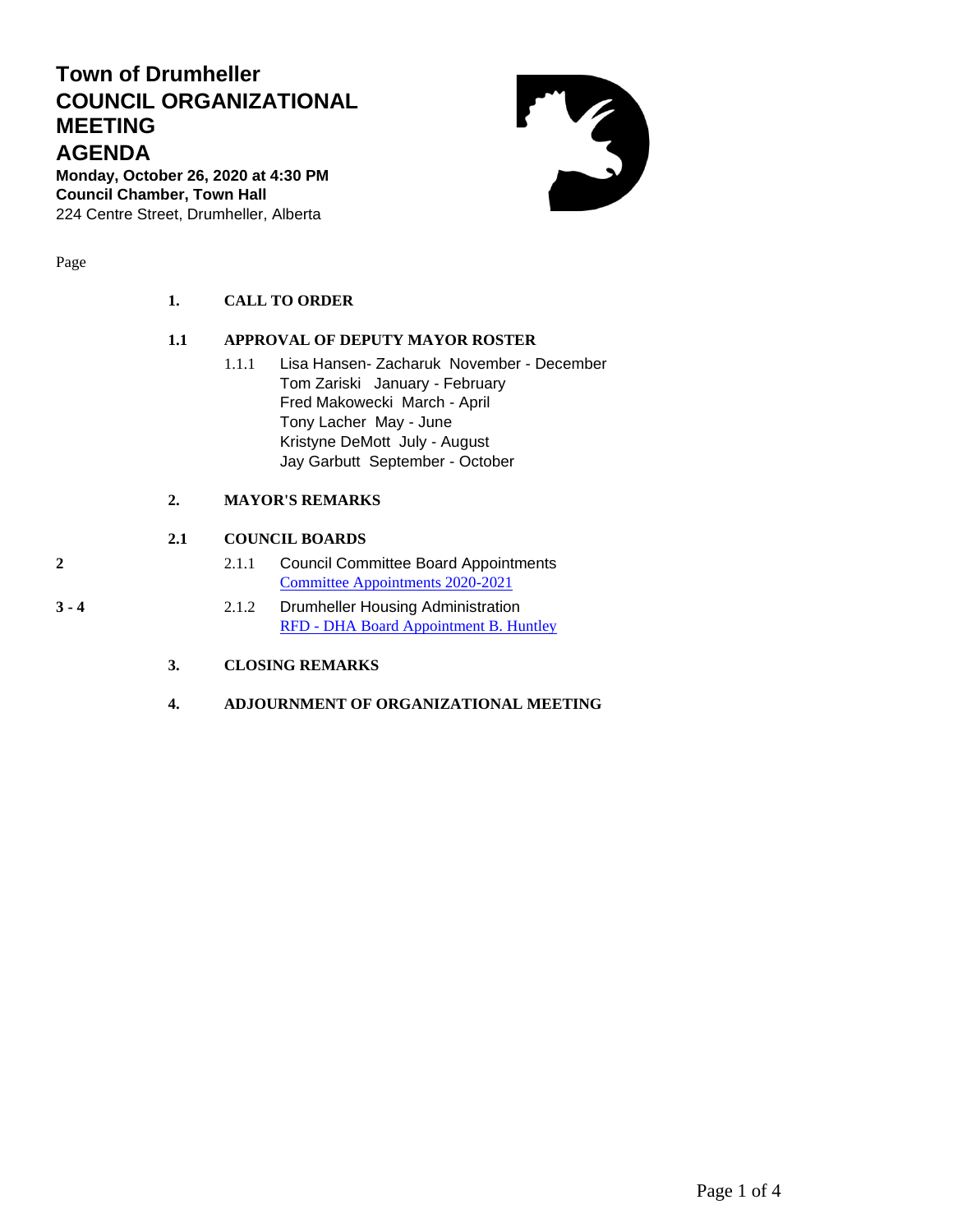

# **COUNCIL BOARD & COMMITTEE APPOINTMENTS 2020/2021** Updated: October 2, 2020 v1

<span id="page-1-0"></span>

| <b>Council</b>               | <b>Committee</b>                                                             | <b>Committee</b>                                              | <b>Committee</b>                                         | <b>Committee</b>                                             | <b>Committee</b>                                 | <b>Committee</b>                         | <b>Committee</b>                                                               |
|------------------------------|------------------------------------------------------------------------------|---------------------------------------------------------------|----------------------------------------------------------|--------------------------------------------------------------|--------------------------------------------------|------------------------------------------|--------------------------------------------------------------------------------|
| <b>Mayor Heather Colberg</b> | <b>Airport Commission</b><br>(1)                                             | Drumheller &<br><b>District</b><br>Chamber of<br>Commerce (1) | Economic<br>Development<br>Advisory<br>Committee (2)     | Canadian<br>Badlands (3)                                     | <b>Revitalization</b><br>Corporation (2)         | <b>Disaster Service</b><br>Committee (3) |                                                                                |
| <b>Kristyne DeMott</b>       | Subdivision &<br>Development<br>Appeal Board (2)                             | Palliser<br>Regional<br>Municipal<br>Services (1)             | Taxi<br>Commission (2)                                   | Canadian<br>Badlands (3)                                     | Drumheller<br><b>Public Library</b><br>Board (1) |                                          |                                                                                |
| <b>Jay Garbutt</b>           | Drumheller Housing<br>Administration (1)                                     | Subdivision &<br>Development<br>Appeal Board<br>(2)           | Community<br><b>Standards</b><br>Appeal<br>Committee (3) | <b>Red Deer River</b><br><b>Municipal Users</b><br>Group (1) | <b>Revitalization</b><br>Corporation (2)         | <b>Disaster Service</b><br>Committee (3) | Drumheller<br>Community Learning<br>Society (1)<br>[Campus Alberta<br>Centrall |
| Lisa Hansen-Zacharuk         |                                                                              |                                                               | Community<br><b>Standards</b><br>Appeal<br>Committee(3)  | Canadian<br>Badlands (3)                                     |                                                  |                                          |                                                                                |
| <b>Tony Lacher</b>           | Valley Bus (1)                                                               | Municipal<br>Planning<br>Committee (2)                        | Aqua 7 Steering<br>Committee (1)                         | Community<br>Standards Appeal<br>Committee (3)               | Community<br>Futures (1)                         |                                          |                                                                                |
| <b>Fred Makowecki</b>        | Drumheller &<br><b>District Solid Waste</b><br>Management<br>Association (1) | Policina<br>Committee (1)                                     | Economic<br>Development<br>Advisory<br>Committee (2)     | <b>Disaster Service</b><br>Committee (3)                     |                                                  |                                          |                                                                                |
| <b>Tom Zariski</b>           | Municipal Planning<br>Committee (2)                                          |                                                               | Taxi<br>Commission (2)                                   | Drumheller &<br><b>District Seniors</b><br>Foundation (1)    | Citizens On<br>Patrol (1)                        | Assessment<br>Review Board (1)           | <b>Drumheller Health</b><br>Foundation                                         |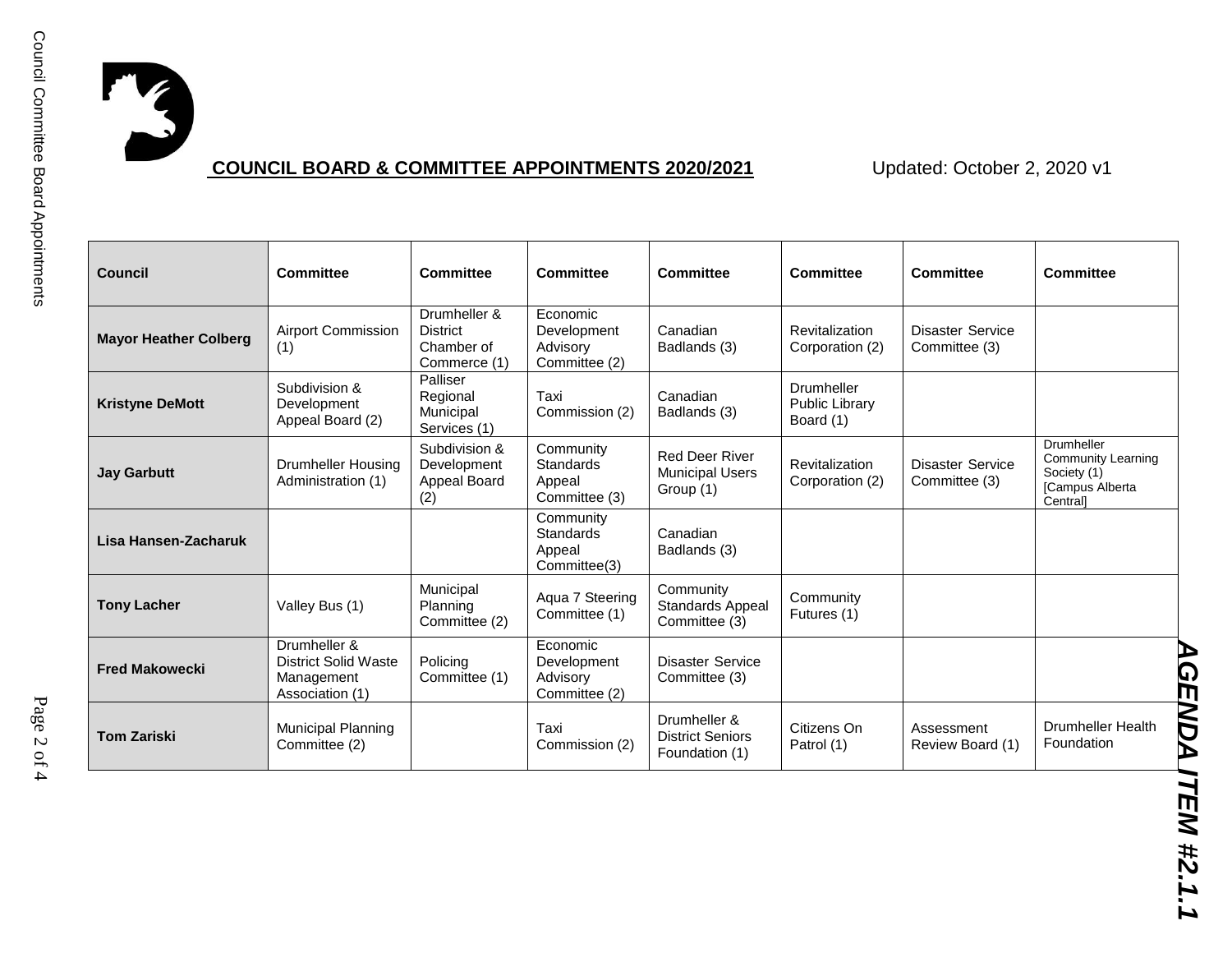<span id="page-2-0"></span>

# **REQUEST FOR DECISION**

| TITLE:       | Drumheller Housing Administration Board Appointment -<br><b>Brendon Huntley</b> |
|--------------|---------------------------------------------------------------------------------|
| <b>DATE:</b> | October 23, 2020                                                                |
|              | <b>PRESENTED BY:</b>   Darryl Drohomerski, Chief Administrative Officer         |

### **SUMMARY:**

Volunteering for Town of Drumheller Boards and Committees is an important way to ensure that Town business operates in an open and transparent way, as identified in the Municipal Sustainability Plan. Volunteer appointments are necessary to ensure the success of Council boards and committees. The Town of Drumheller is seeking one public at large member to sit on the Drumheller Housing Administration Board. One resubmission from current board member Brendon Huntley has come forward. No other applications have been received by the Town or the board. Mr. Huntley's term expires at Council's 2020 Organizational Meeting (today). The Drumheller Housing Administration is recommending that Council approve the reappointment of Brendon Huntley to this board for further three-year term.

#### **RECOMMENDATION:**

Administration recommends the reappointment of Brendon Huntley for a further threeyear term to expire on December 31, 2023.

### **FINANCIAL IMPACT:**

None.

### **STRATEGIC POLICY ALIGNMENT:**

Good governance.

#### **COMMUNICATION STRATEGY:**

Mr. Huntley will be provided with a letter of appointment and the Drumheller Housing Administration will be apprised of this reappointment.

#### **MOTION:**

Councillor

Moves to That Council approve the reappointment of Brendon Huntley to the Drumheller Housing Administration for a further three-year term to expire on December 31, 2023.

**SECONDED:** 

Libby Vant

Prepared By: Libby Vant Senior Administrative Assistant

Approved: Darryl Drohomerski, C.E.T. **Chief Administrative Officer**